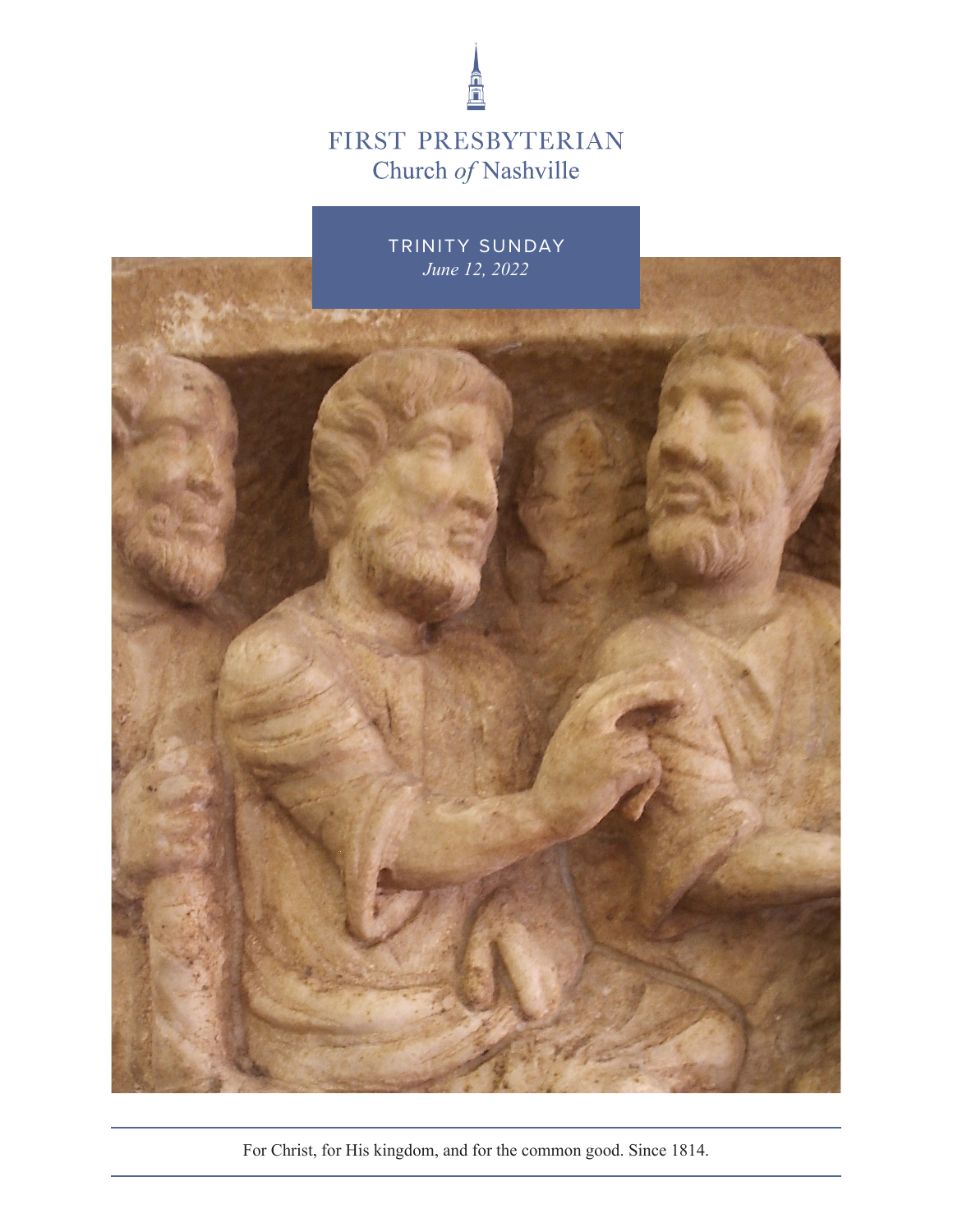### WORDS OF PREPARATION

*"Yielding to God's will can be hard. And sometimes, it really hurts. But it always brings peace.*  —John M. Perkins

#### ORDER OF WORSHIP

#### †VOLUNTARY *Set Me As a Seal*

Michael Linton

Set me as a seal on thy arm, on thy mouth, on thy heart, for love is strong as death, kisses sharper than the grave. Glowing like a coal, burning like a firebrand, floods can not drown it, tears can not sweep it away. Set me as a seal.

WELCOME AND MINUTE FOR MISSION Mary Virginia Sullivan

#### CALL TO WORSHIP

Pastor: Jesus prayed that we, the church, would be one, just as he and the Father are one.

**All: Today in our worship we long for a glimpse of your glory, seen perfectly in Christ, our Lord.** Pastor: In the shadow of God's peace, in the powerful name of Jesus,

**All: And with the hope of the Holy Spirit, let us worship the Triune God.**

\*†OPENING HYMN 1 *Holy, Holy, Holy! Lord God Almighty!*  **NICAEA** 

\*PRAYER OF ADORATION **Chan Sheppard (8:30)** 

Ellie Ford (11:00)

FIRST LESSON | Deuteronomy 4:32–40 (page 149)

<sup>32</sup> "For ask now of the days that are past, which were before you, since the day that God created man on the earth, and ask from one end of heaven to the other, whether such a great thing as this has ever happened or was ever heard of. 33 Did any people ever hear the voice of a god speaking out of the midst of the fire, as you have heard, and still live? 34 Or has any god ever attempted to go and take a nation for himself from the midst of another nation, by trials, by signs, by wonders, and by war, by a mighty hand and an outstretched arm, and by great deeds of terror, all of which the Lord your God did for you in Egypt before your eyes? <sup>35</sup> To you it was shown, that you might know that the Lord is God; there is no other besides him. <sup>36</sup> Out of heaven he let you hear his voice, that he might discipline you. And on earth he let you see his great fire, and you heard his words out of the midst of the fire.<sup>37</sup> And because he loved your fathers and chose their offspring after them and brought you out of Egypt with his own presence, by his great power, <sup>38</sup> driving out before you nations greater and mightier than you, to bring you in, to give you their land for an inheritance, as it is this day, 39 know therefore today, and lay it to your heart, that the Lord is God in heaven above and on the earth beneath; there is no other. 40 Therefore you shall keep his statutes and his commandments, which I command you today, that it may go well with you and with your children after you, and that you may prolong your days in the land that the Lord your God is giving you for all time."

Leader: The Word of the Lord. **All: Thanks be to God.**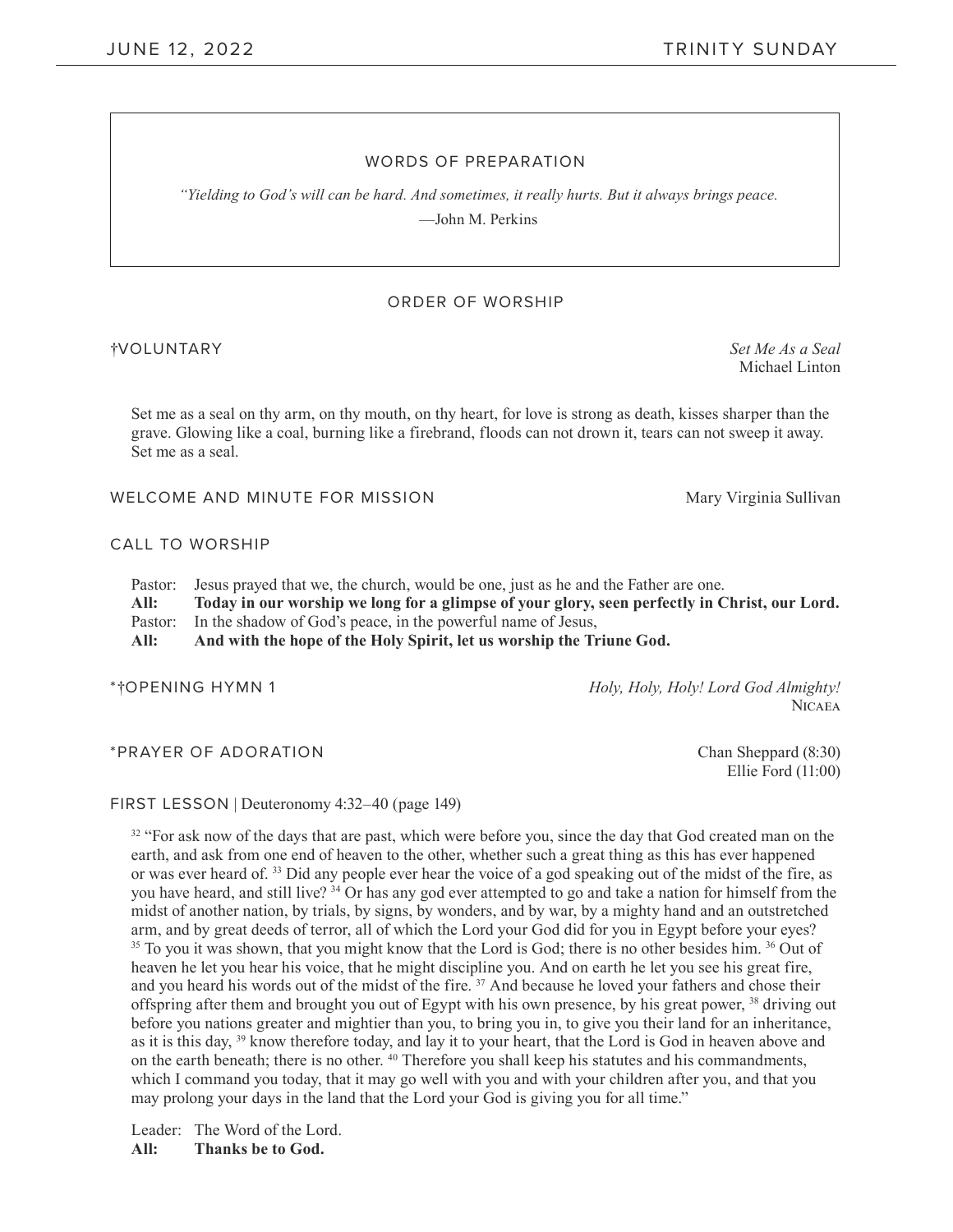*Soloist:*

When I fear my faith will fail, Christ will hold me fast; when the tempter would prevail, he will hold me fast. I could never keep my hold through life's fearful path; for my love is often cold; he must hold me fast.



Those he saves are his delight, Christ will hold me fast; precious in his holy sight, he will hold me fast. He'll not let my soul be lost; his promises shall last; bought by him at such a cost, he will hold me fast. *Refrain*

For my life he bled and died, Christ will hold me fast; justice has been satisfied; he will hold me fast. Raised with him to endless life, he will hold me fast 'till our faith is turned to sight, when he comes at last! *Refrain* 

PRAYER OF CONFESSION | St. John of the Cross Dr. Stuart Gordon

Gloria Patri

**O blessed Jesus, give me stillness of soul in you. Let your mighty calmness reign in me. Rule me, O King of Gentleness, King of Peace. Amen.** 

*A moment for silent confession.*

ASSURANCE OF PARDON

\*RESPONSE OF GRATITUDE *Glory to the Father* 

**Glory be to the Father, and to the Son, and to the Holy Ghost; as it was in the beginning, is now, and ever shall be, world without end. Amen, amen.** 

#### \*AFFIRMATION OF FAITH | Apostles' Creed

**I believe in God the Father Almighty, Maker of heaven and earth; and in Jesus Christ his only Son our Lord; who was conceived by the Holy Ghost, born of the Virgin Mary, suffered under Pontius Pilate, was crucified, dead, and buried; he descended into hell; the third day he rose again from the dead; he ascended into heaven, and sitteth on the right hand of God the Father Almighty; from thence he shall come to judge the quick and the dead. I believe in the Holy Ghost; the holy catholic church; the communion of saints; the forgiveness of sins; the resurrection of the body; and the life everlasting. Amen.** 

*Whether you are a longtime member or a guest, please mark your presence by signing the friendship pad and greet those seated near you as you pass it along.*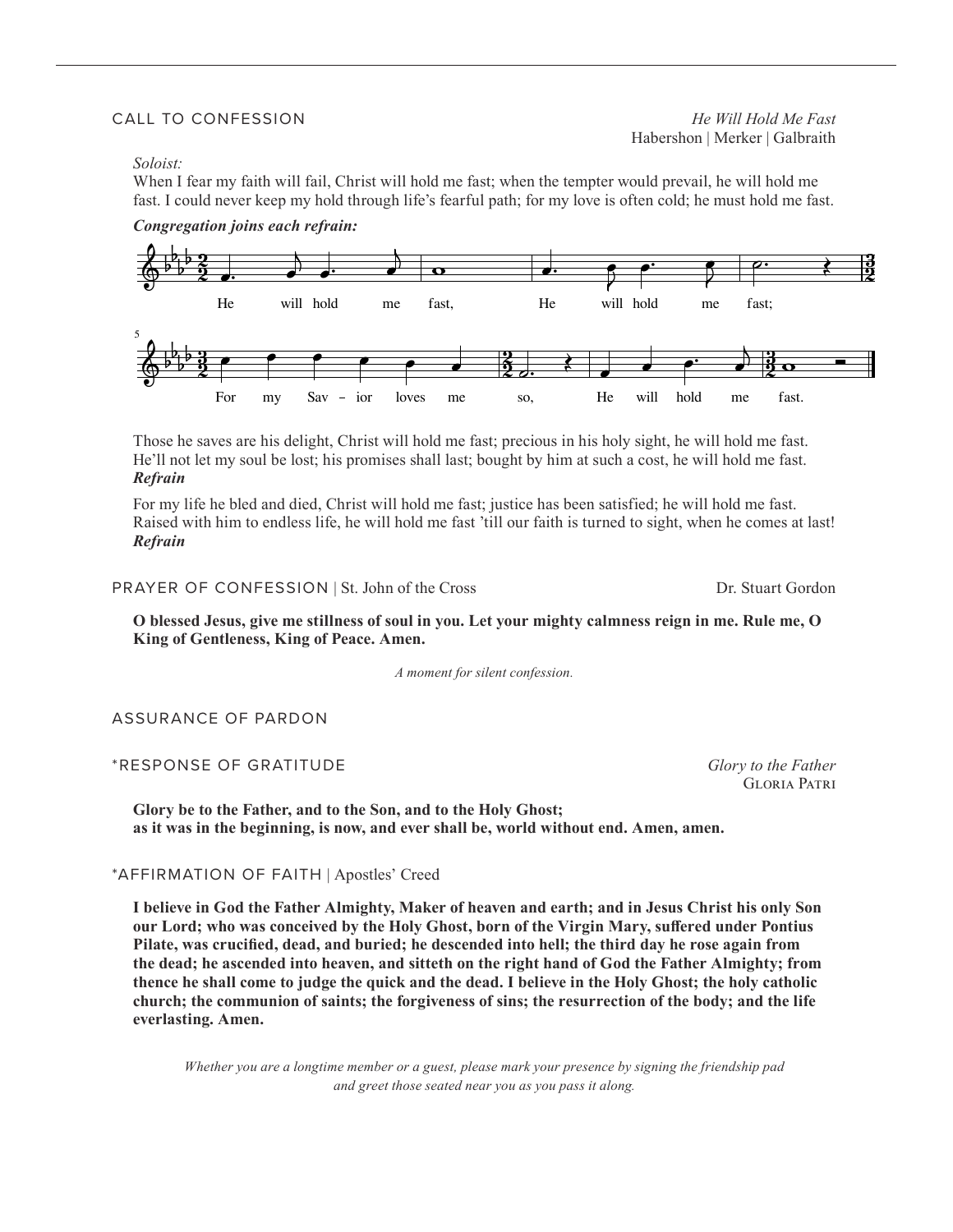# ‡BLESSING OF THE YOUNG DISCIPLES

*During the 8:30 and 11:00 services, children who are age 4, 5, or 6 (not in 1st grade) are invited to join Young Children & Worship.*

HYMN OF PREPARATION *May the Mind of Christ, My Savior*  St. LEONARDS



SCRIPTURE READING | Colossians 3:1–4 (page 984)

1 If then you have been raised with Christ, seek the things that are above, where Christ is, seated at the right hand of God. <sup>2</sup> Set your minds on things that are above, not on things that are on earth. <sup>3</sup> For you have died, and your life is hidden with Christ in God.<sup>4</sup> When Christ who is your life appears, then you also will appear with him in glory.

Pastor: The Word of the Lord.<br>All: Thanks be to God.

**All: Thanks be to God.** 

PRAYER FOR ILLUMINATION

**SERMON Christ Our Life Christ Our Life Dr. Ryan Moore** 

*Your life is hidden with Christ in God.* —Colossians 3:3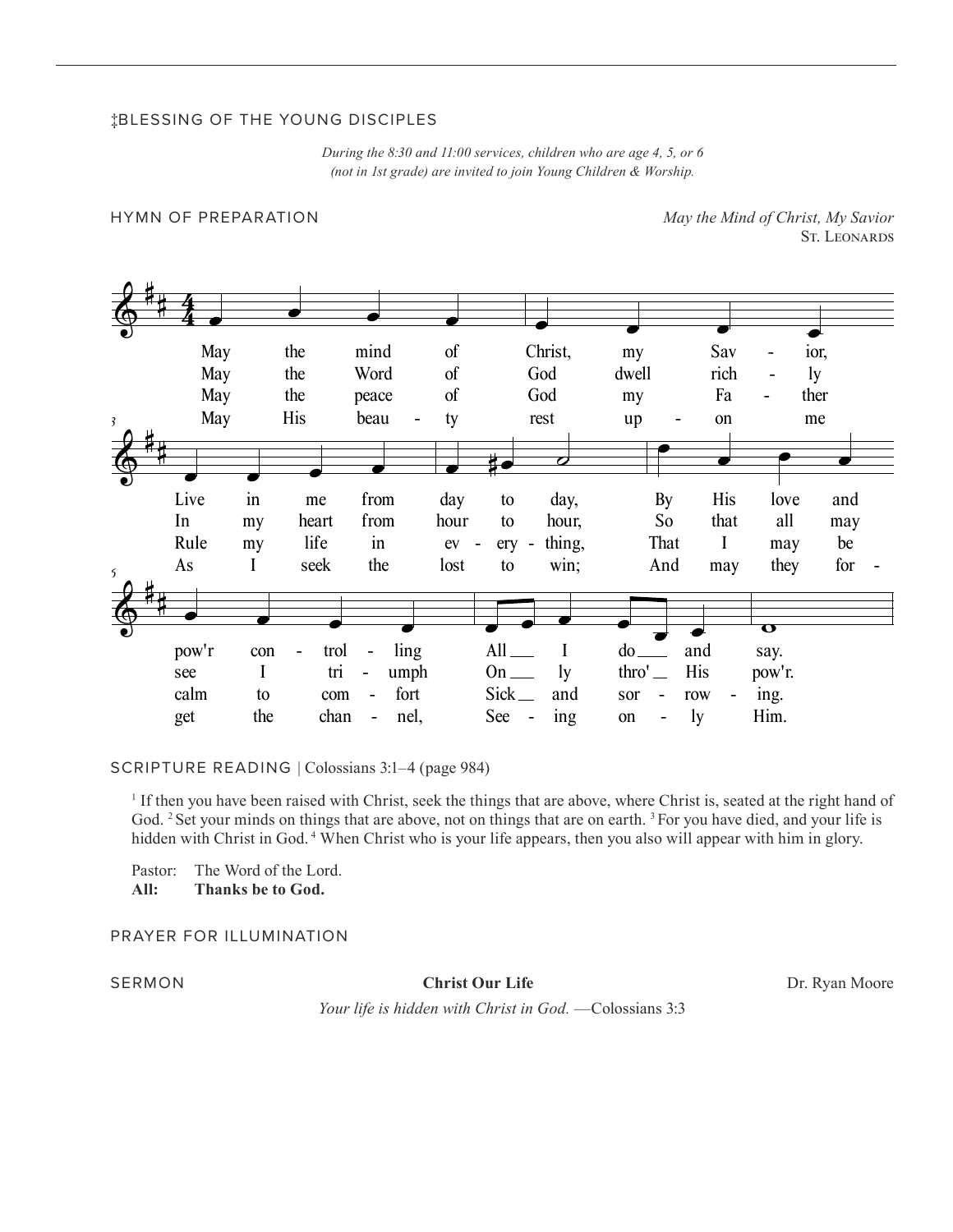OFFERTORY *Rejoice, O Judah!* from *Judas Maccabaeus*  G.F. Handel

Rejoice, O Judah, and, in songs divine, with cherubim and seraphim harmonious join! Hallelujah, Amen!

*As you reflect on the Lord's goodness, you can make an offering by dropping your gift in the offering plate, texting "GIVE" to 707-475-3005, or donating online at fpcnashville.org.* 

## COMMISSIONING OF STEPHEN MINISTERS (8:30)

Susan Bannen, Frances Edwards, Sally Einstman, Elizabeth Etherton, and MaryAnn Girard will serve as Stephen Ministers.

PRAYERS OF THE PEOPLE AND THE LORD'S PRAYER DR.Sandra Randleman

**Our Father who art in heaven, hallowed be thy name. Thy kingdom come, thy will be done, on earth as it is in heaven. Give us this day our daily bread; and forgive us our debts, as we forgive our debtors; and lead us not into temptation, but deliver us from evil. For thine is the kingdom and the power and the glory, forever. Amen**.

\*CLOSING HYMN 838 *Standing on the Promises* 

\*CHARGE AND BENEDICTION

CHORAL RESPONSE *The Lord Bless You and Keep You*  John Rutter

The Lord bless you and keep you, the Lord make his face to shine upon you and be gracious unto you. The Lord lift up the light of his countenance upon you and give you peace. Amen.

\*CLOSING VOLUNTARY *Voluntary on Lift High the Cross*  Craig Phillips

> \* *Those who are able, please stand.* † *Latecomers may be seated.*

**PROMISES**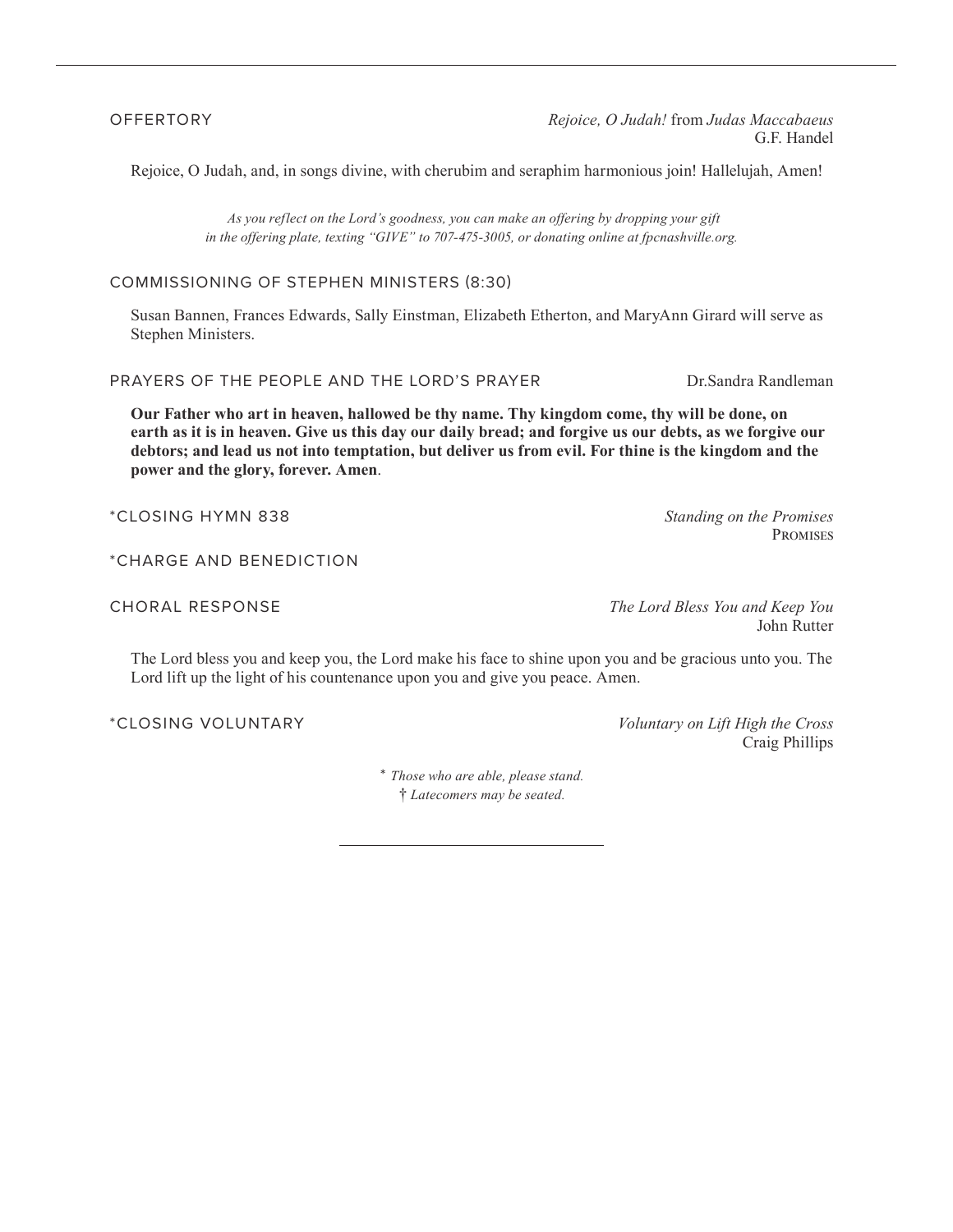### PARTICIPANTS IN THE SERVICE

Ryan Moore, PhD – Pastor Stuart Gordon, DMin – Executive Pastor Sandra Randleman, DMin – Associate Pastor for Congregational Care & Missions Raphael Bundage, DMA – Director of Music Peter Rogahn, DMA – Organist and Assistant Director of Music Rhonda Swanson, MM – Assistant Organist Elizabeth Linton, Soprano; Ryan Bede, Bass, Claire Paschal, Soprano David Davidson, violin; David Angell, violin; Chris Farrell, viola; Anthony LaMarchina, cello; Craig Nelson, string bass

### SANCTUARY FLOWERS

Flowers in the chancel are given to the glory of God and in loving memory of Nick Davies by his wife, Betsy, and their children.

#### MUSIC NOTES

Today's opening voluntary is written by Michael Linton, composer and member of the Sanctuary Choir, in honor of his daughter Karen's wedding on June 11. Written for soprano, strings, and organ, the text comes from Song of Songs 8:6-7b. It is being premiered today with daughter Elizabeth Linton singing, who also sings in the Sanctuary Choir.

*He Will Hold Me Fast* by Ada Ruth Habershon | Matthew Merker © 2013 Getty Music Publishing (Admin. by Music Services, Inc.) Matthew Merker Music (Admin. by Music Services, Inc.) For use solely with the SongSelect® Terms of Use. All rights reserved. www. ccli.com CCLI License # 1121456

*The Lord Bless You and Keep You* ©1981 Oxford University Press by John Rutter. All rights reserved. OneLicense.net License #A-714895.

*Voluntary on Lift High the Cross* by Craig Phillips from Wondrous Love, Fred Bock Music Co. 1974 and this arrangement 1997 by Hope Publishing Arrangement by Craig Phillips © Copyright 1984 Fred Bock Music Company (administered worldwide by the Fred Bock Publishing Group) All rights reserved. Used by Permission. All rights reserved. OneLicense.net License #A-714895.

### COVER IMAGE

*Dogmatic Sarcophagus*, c. 350, carving on stone, Vatican Museum. One of the first known depictions of the Trinity.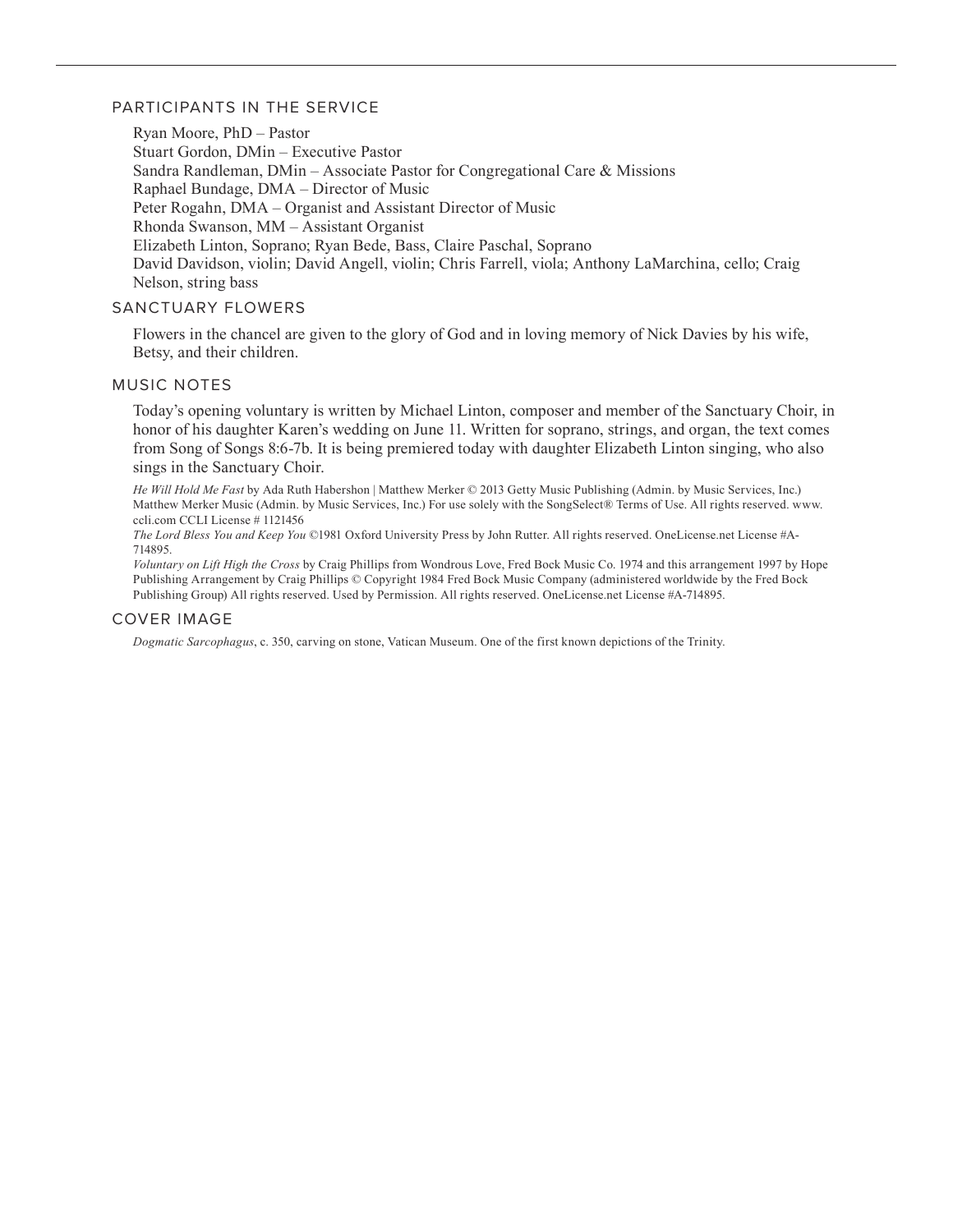**12:20 Concert | Today | Sanctuary** — Join us today after the 11:00 worship service for a voice recital. FPC singers Ryan Bede, Claire Paschal, and Cameron Roberts will be performing a mix of music from opera to Broadway with Peter Rogahn accompanying.

**RESCHEDULED | Movie on the Lawn | Wednesday, June 15 | 6:00 p.m. | Front Fields** — Join us Wednesday, June 15, for games and a movie viewing on the lawn. Activities will begin with lawn games and frozen treats starting at 6:00 p.m. followed by popcorn and Disney's *Encanto* after sunset at 8:00 p.m. Bring your family and friends and a blanket or lawn chair. This is a free event with no registration required. Questions? Contact Shelley Eberle at seberle@fpcnashville.org.

**Presbyterian Women Summer Circles | June 14 & July 12 | 11:00 a.m. | Cheek House Living Room** — All women are invited to two summer sessions as we finish the study of Adam Hamilton's book, *Half Truths*. All PW circles will join together in the Cheek House Living Room on June 14 and July 12 at 11:00 a.m.

**Volunteer with VBS** — Vacation Bible School is back this summer and the entire church family is invited to dive into our deep-sea theme where kids will explore the deep love of God. Volunteers of all ages and life stages can support the work of VBS in a variety of ways. VBS will be Tuesday–Thursday, July 26–28, in the evening, beginning with an optional family dinner at 5:00 p.m., followed by VBS programming from 6:00– 8:15 p.m. Volunteer opportunities are available based on affinity and/or availability! If you can't volunteer, please join us in praying for VBS. To learn more, or to become a VBS prayer partner, visit childrens. fpcnashville.org/vbs. Questions? Contact Mallory Hammond at mhammond@fpcnashville.org.

**Medical Lending Closet** —The Lending Closet is a ministry of First Presbyterian Church that accepts donations of used equipment such as wheelchairs and walkers for use by anyone who may have a need for these items. Recipients may use the equipment as long as needed, then return it to the Lending Closet. If you have items to donate, or if you have need of an item, please contact the church's front desk at 615-383-1815. Call to arrange delivery of large items. Small items can be brought to the front desk. A tax-deductible receipt is available from the church office. The Lending Closet currently has available: walkers, wheelchairs, shower seats, crutches, toilet chairs, walking canes, etc.

#### CHILDREN AND FAMILIES

**Deep Sea VBS: Exploring the Deep Love of God | Tuesday–Thursday, July 26–28 | 5:00 p.m. dinner; 6:00-8:15 p.m. VBS program** — VBS returns this summer in a new evening format! Children age 4 through rising 4th graders will explore the deep love of God through Bible stories, skits, music, crafts and a fun Splash Party on Thursday. Families will gather at 5:00 p.m. for an optional dinner, and the VBS program will begin each night at 6:00 p.m. Register at childrens.fpcnashville.org/vbs.

# YOUTH

Youth Ministry Summer Programming — This summer is filled with ways for youth (rising 7–12 graders) to play, serve, connect with one another, and worship God. Whether you're at home all summer, working, or only in-town for a few weeks, find a spot to join in on summer fun at FPC. Find the complete list at linktr.ee/ fpcnashyouth.

#### MISSIONS

**Blood Drive | Wednesday, June 15 | 11:00 a.m. - 5:00 p.m. | Courtenay Hall** — The Red Cross is experiencing the worst blood shortage in over a decade. First Presbyterian Church is known to the Red Cross as a generous and reliable source of blood donations. With your support on June 15, we can continue to aid in their life-giving work, which is especially vital during the pandemic. Sign up at linktr.ee/fpcnashville

# LOOKING AHEAD

**July 10 — Baby Shower for Sarah and Michael Kneff** | 12:00–1:00 p.m. | Courtenay Hall